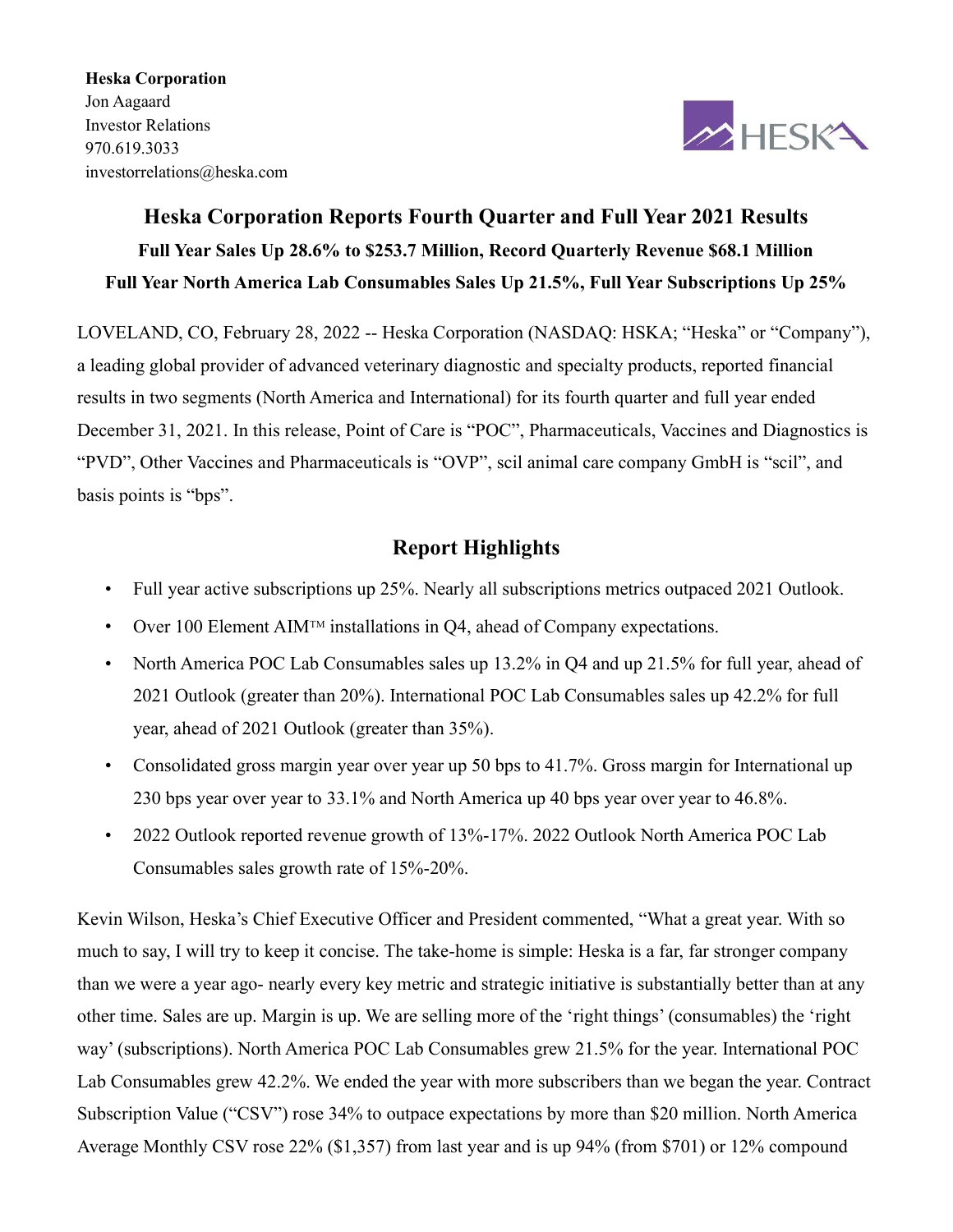annual growth rate since 2015. After our first full year of International subscriptions and ownership of scil, our 2021 International Average Monthly CSV is \$671 and revenue and margins have met my goals. We continue to see opportunity to grow our subscriptions success and utilization in both of our segments."

"Our end markets are in good shape. After thirty years in the industry, it's clear to me there's nowhere I'd rather be for consistent outperformance in sunny and stormy times than veterinary healthcare, which most analysts agree is in the first half of a multi-decade growth trend," continued Mr. Wilson. "And Heska sits central to perhaps the best place (diagnostics and informatics) within that market. Our strategic plan and business model continue to work- we haven't 'pivoted' or wavered over the years. What we have done is win a top three position in key markets for diagnostics under subscription, double our geography *and* revenue lines' total addressable market, create exclusive innovations, build a super balance sheet, and assemble a great asset, team, and unique set of capabilities, organically and through smart acquisitions, licensing and internal R&D investments that are now yielding major launches like Element AIMTM, the world's first and only automated, point of care urine and fecal AI diagnostics platform. In 2021 we leapfrogged a full year of our long-term sales target. At the same time, Heska added telemedicine specialty services, European central reference laboratory services, rapids single-use diagnostics, and Practice Information Management Software (PIMS) to our offerings to drive 2022 and beyond. Heska now has the necessary pieces and geographies to be just one of two or three companies in the world with a legitimate claim to a complete veterinary diagnostics and informatics bundle that can be profitably scaled under subscriptions into multiple continents."

"The pet industry experienced great growth in 2021," continued Mr. Wilson. "As the market normalizes off a higher base to historically strong levels, for Heska, we expect 2022 to build upon last year's records and successes- this is reflected in our Outlook for 13% to 17% consolidated revenue growth," concluded Mr. Wilson. "I believe Heska is the most interesting opportunity in veterinary healthcare today. Heska is a far, far stronger company than we were a year ago… and I expect to again report to you with these same words, front and center, this time next year."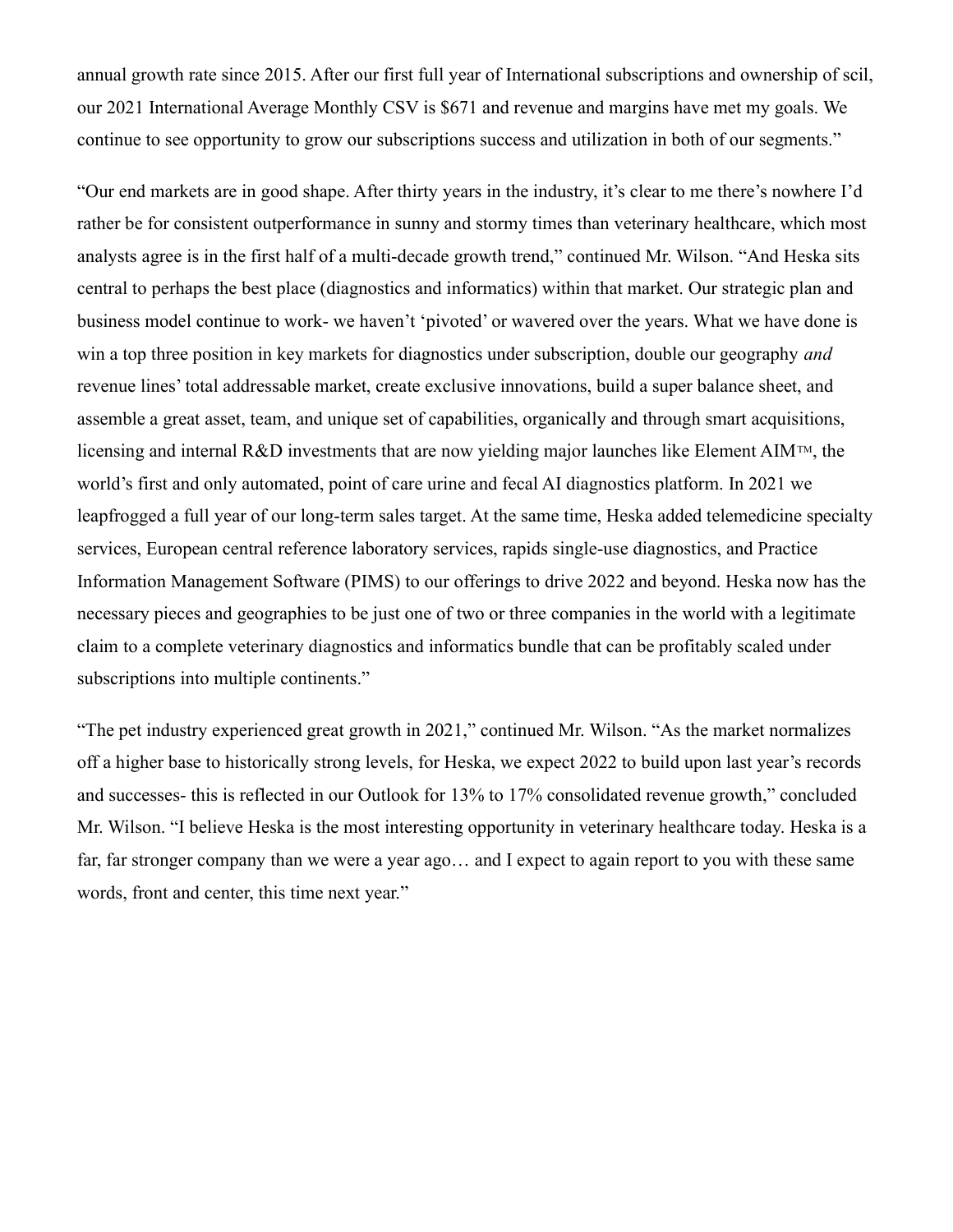|                                     | Q4(S)     | <b>Q4 (%) YOY</b> | FY(\$)   | $FY$ (%) $YOY$ |
|-------------------------------------|-----------|-------------------|----------|----------------|
| Consolidated Revenue                | \$68.1    | 5.8%              | \$253.7  | 28.6%          |
| North America Revenue               | \$43.3    | 8.3%              | \$158.9  | 21.2%          |
| International Revenue               | \$24.8    | 1.8%              | \$94.8   | 43.1%          |
|                                     |           |                   |          |                |
|                                     | $Q4$ (%)  | Q4 YOY bps        | FY(%)    | FY YOY bps     |
| Consolidated Gross Margin           | 40.9%     | (40)              | 41.7%    | 50             |
| Net Margin <sup>1</sup>             | $(0.2)\%$ | (470)             | $0.1\%$  | 720            |
| Adjusted EBITDA Margin <sup>2</sup> | $10.7\%$  | (270)             | 11.7%    | 40             |
|                                     |           |                   |          |                |
|                                     | $Q4($ \$) | $Q4$ (%) YOY      | FY(\$)   | $FY$ (%) $YOY$ |
| Net loss attributable to Heska      | \$(0.6)   | $(122.5)\%$       | \$(1.1)  | 92.0%          |
| Net (loss) income                   | \$(0.1)   | $(103.8)\%$       | \$0.1    | 100.9%         |
| Adjusted EBITDA <sup>2</sup>        | \$7.3     | $(15.4)\%$        | \$29.7   | 33.2%          |
| <b>EPS, Diluted</b>                 | \$(0.05)  | $(120.0)\%$       | \$(0.11) | 93.4%          |
| Non-GAAP EPS, Diluted <sup>2</sup>  | \$0.35    | $(51.4)\%$        | \$1.61   | 117.6%         |

Fourth Quarter and Full Year 2021 and Year Over Year ("YOY") Metrics

\$ in millions except Earnings Per Share ("EPS")

<sup>1</sup> Net margin represents the ratio of net (loss) income to revenue.<sup>2</sup> See "Use of Non-GAAP Financial Measures" and related reconciliations provided below.

# POC Lab Diagnostics

POC Lab Diagnostics Subscriptions 2021. POC Lab Diagnostics is Heska's largest, highest margin, and fastest growing business. Heska outperformed key 2021 Outlook subscription metrics, including: (1) Active Subscriptions to 3,717 (+25%), (2) Months Under Subscription to 155,022 (+24%), and (3) Minimum CSV to \$176.6 million (+34% versus 2021 Outlook for +17%). Several factors contributed to the showing, including solid end market demand, healthy install base and retention, positive new analyzer adoption and mix, above target success with high volume hospitals, positive pricing, and confidence from existing and new subscribers to increase utilization commitments for Heska diagnostics products over long time periods.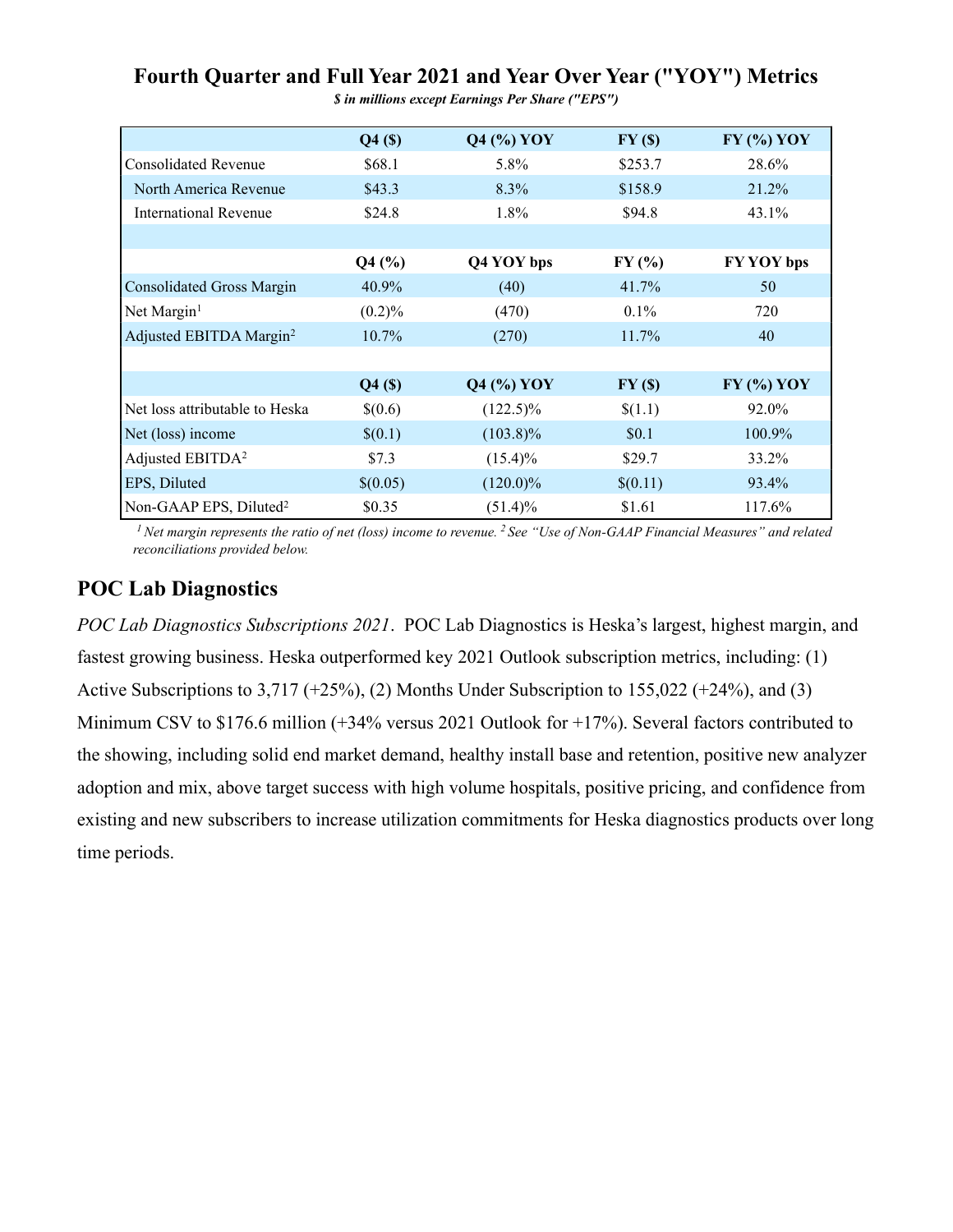| Year                       | <b>Active</b><br><b>Subscriptions</b> | $\frac{0}{0}$<br>Growth | <b>Months</b><br><b>Under</b><br>Subscription | $\frac{0}{0}$<br>Growth | Min<br>$\mathrm{CSV}\,(\mathrm{Million})^1$ | $\frac{0}{0}$<br>Growth |
|----------------------------|---------------------------------------|-------------------------|-----------------------------------------------|-------------------------|---------------------------------------------|-------------------------|
| 2013                       | 370                                   |                         |                                               |                         |                                             |                         |
| 2014                       | 730                                   | 97%                     |                                               |                         |                                             |                         |
| 2015                       | 1,235                                 | 69%                     | 54,200                                        |                         | \$38.0                                      |                         |
| 2016                       | 1,665                                 | 35%                     | 68,750                                        | 27%                     | \$51.0                                      | 34%                     |
| 2017                       | 1,950                                 | 17%                     | 75,950                                        | 10%                     | \$56.4                                      | 11%                     |
| 2018                       | 2,175                                 | 12%                     | 90,844                                        | 20%                     | \$71.9                                      | 28%                     |
| 2019                       | 2,376                                 | 9%                      | 100,249                                       | 10%                     | \$101.6                                     | 41%                     |
| 2020 Total Actual          | 2,980                                 | 25%                     | 124,695                                       | 24%                     | \$131.4                                     | 29%                     |
| 2020 North America         | 2,645                                 | 11%                     | 109,141                                       | 9%                      | \$121.0                                     | 19%                     |
| 2020 International         | 335                                   |                         | 15,554                                        |                         | \$10.4                                      |                         |
| 2021 Total Outlook         | 3,715                                 | 25%                     | 154,964                                       | 24%                     | \$154.1                                     | 17%                     |
| 2021 North America Outlook | 2,880                                 | 9%                      | 118,964                                       | 9%                      | \$130.0                                     | 7%                      |
| 2021 International Outlook | 835                                   | 149%                    | 36,000                                        | 131%                    | \$24.1                                      | 132%                    |
| 2021 Total Actual          | 3,717                                 | 25%                     | 155,022                                       | 24%                     | \$176.6                                     | 34%                     |
| 2021 North America         | 2,793                                 | 6%                      | 105,845                                       | $(3)\%$                 | \$143.6                                     | 19%                     |
| 2021 International         | 924                                   | 176%                    | 49,177                                        | 216%                    | \$33.0                                      | 218%                    |
| 2022 Total Outlook         | 4,650                                 | 25%                     | 192,500                                       | 24%                     | \$219.0                                     | 24%                     |
| 2022 North America Outlook | 2,950                                 | 6%                      | 112,500                                       | 6%                      | \$165.0                                     | 15%                     |
| 2022 International Outlook | 1,700                                 | 84%                     | 80,000                                        | 63%                     | \$54.0                                      | 64%                     |

#### POC Lab Diagnostics Subscriptions

 $<sup>1</sup>$  Contract subscription value includes individual subscriber minimums as estimates for corporate sites active.</sup>

POC Lab Diagnostics Subscriptions 2022 Outlook. Heska anticipates a continuation of subscriptions growth in 2022, similar to 2021, with steady gains in North America combined with significant expansion of subscriptions in our International segment to achieve in 2022: (1) Active Subscriptions to 4,650 (+25%), (2) Months Under Subscription to 192,500 (+24%), and (3) Minimum CSV to \$219.0 million (+24%). Regarding International segment subscriptions in 2022, today Heska has a much better starting International advantage than it did in North America where the Company made a similar effort in 2013- 2015. This leads us to continue to forecast faster International subscriptions growth than our historical North America 2013-2015 actuals. While the accounting for this International conversion to subscriptions may tend to reduce gross margin in the near term due to new subscriptions' lower margin equipment recognition and also may tend to reduce reported sales from subscriptions consumables in the near term as we share savings with end users converting to subscription, we expect to continue to see positive gross margin and revenue expansion in our International segment's POC Lab Diagnostics for 2022.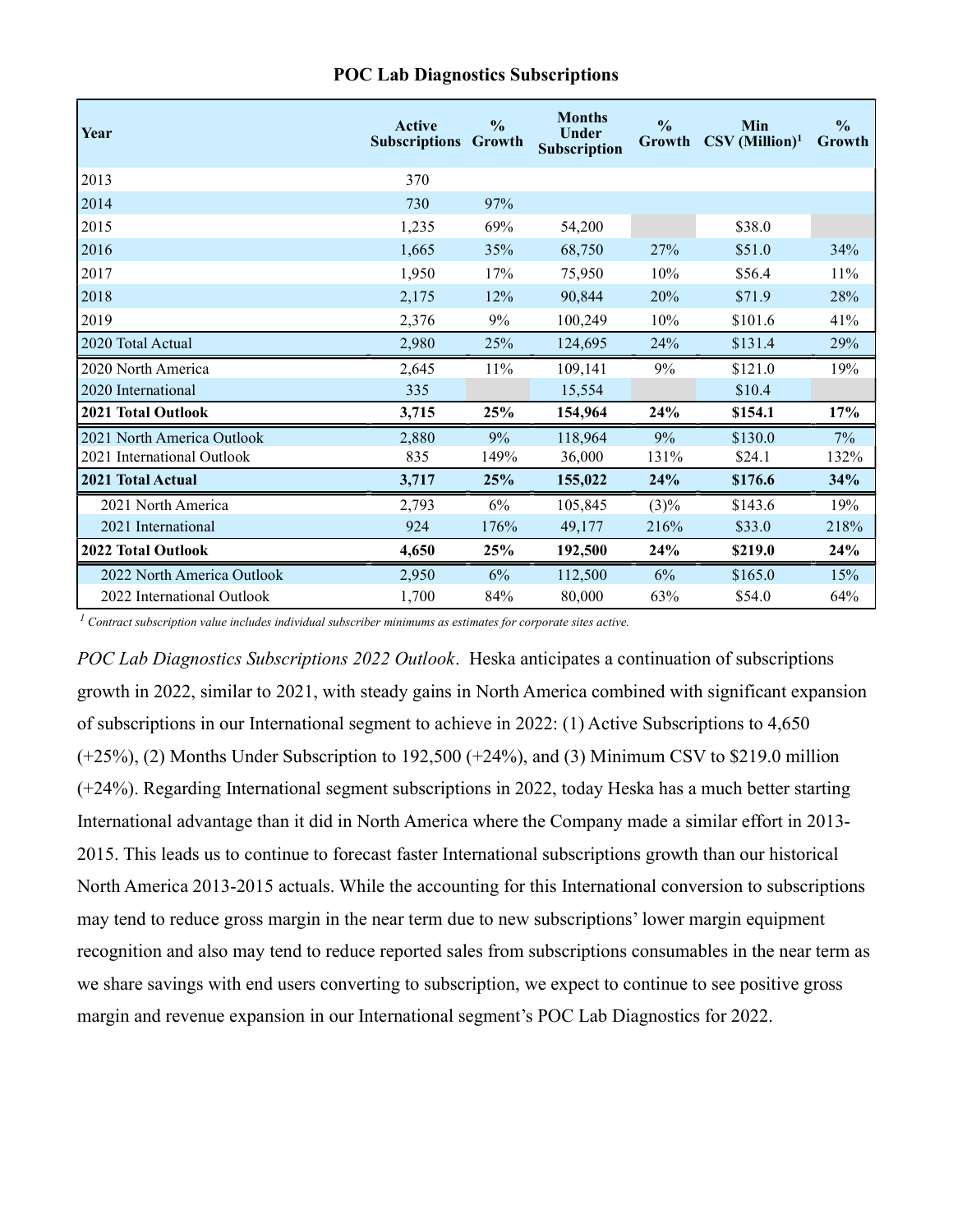# Fourth Quarter and Full Year Financial Results

#### Revenue

#### North America Segment Revenue

|                             | $Q4($ \$) | <b>Q4 (%) YOY</b> | FY(\$)  | $FY$ (%) $YOY$ |
|-----------------------------|-----------|-------------------|---------|----------------|
| l North America Revenue     | \$43.3    | 8.3%              | \$158.9 | 21.2%          |
| POC Lab Instruments & Other | \$4.8     | $11.7\%$          | \$14.8  | $8.6\%$        |
| POC Lab Consumables         | \$18.1    | 13.2%             | \$72.0  | 21.5%          |
| POC Imaging                 | \$8.3     | $7.1\%$           | \$29.5  | 42.9%          |
| PVD <sup>1</sup>            | \$7.6     | 51.7%             | \$24.9  | 25.9%          |
| OVP <sup>2</sup>            | \$4.5     | $(35.0)\%$        | \$17.6  | $(0.5)\%$      |

 $1$  "PVD" is Pharmaceuticals, Vaccines and Diagnostic, and includes Tri-Heart® heartworm and Allercept® allergy testing and therapeutics. <sup>2</sup> "OVP" is former Other Vaccines and Pharmaceuticals segment contract manufacturing products.

Note: Numbers may not foot due to rounding.

|                             | $Q4($ \$) | $Q4$ (%) YOY | FY(\$) | $FY$ (%) $YOY$ |
|-----------------------------|-----------|--------------|--------|----------------|
| International Revenue       | \$24.8    | 1.8%         | \$94.8 | 43.1%          |
| POC Lab Instruments & Other | \$4.2     | 73.4%        | \$15.0 | 92.8%          |
| POC Lab Consumables         | \$10.6    | $(2.8)\%$    | \$46.0 | 42.2%          |
| POC Imaging                 | \$8.7     | $(10.6)\%$   | \$28.5 | 26.4%          |
| PVD <sup>1</sup>            | \$1.2     | $0.7\%$      | \$5.3  | 48.8%          |

#### International Segment Revenue

<sup>1</sup> "PVD" is Pharmaceuticals, Vaccines and Diagnostic, and includes allergy testing and therapeutics. Note: Numbers may not foot due to rounding.

## Profitability

Full year consolidated gross margin improved approximately 50 bps to 41.7%. North America gross margin expanded approximately 30 bps to 46.8%. Increased sales of higher margin consumables driven by increased price and utilization and favorable margin on imaging products drove this expansion. International gross margin improved approximately 230 bps to 33.1%, largely due to increased use of higher margin consumables under new subscription agreements.

Full year operating margin increased 380 bps to (0.4%). Expanded gross margin and a reduction in onetime operating costs drove this improvement. Adjusted EBITDA margin improved 40 bps for the same reasons as mentioned above excluding one-time transaction related costs and stock-based compensation.

## **Liquidity**

We continue to demonstrate a strong liquidity position with cash of \$223.6 million. On January 3, 2022, we closed the acquisition of VetZ, using approximately \$31 million of our growth capital.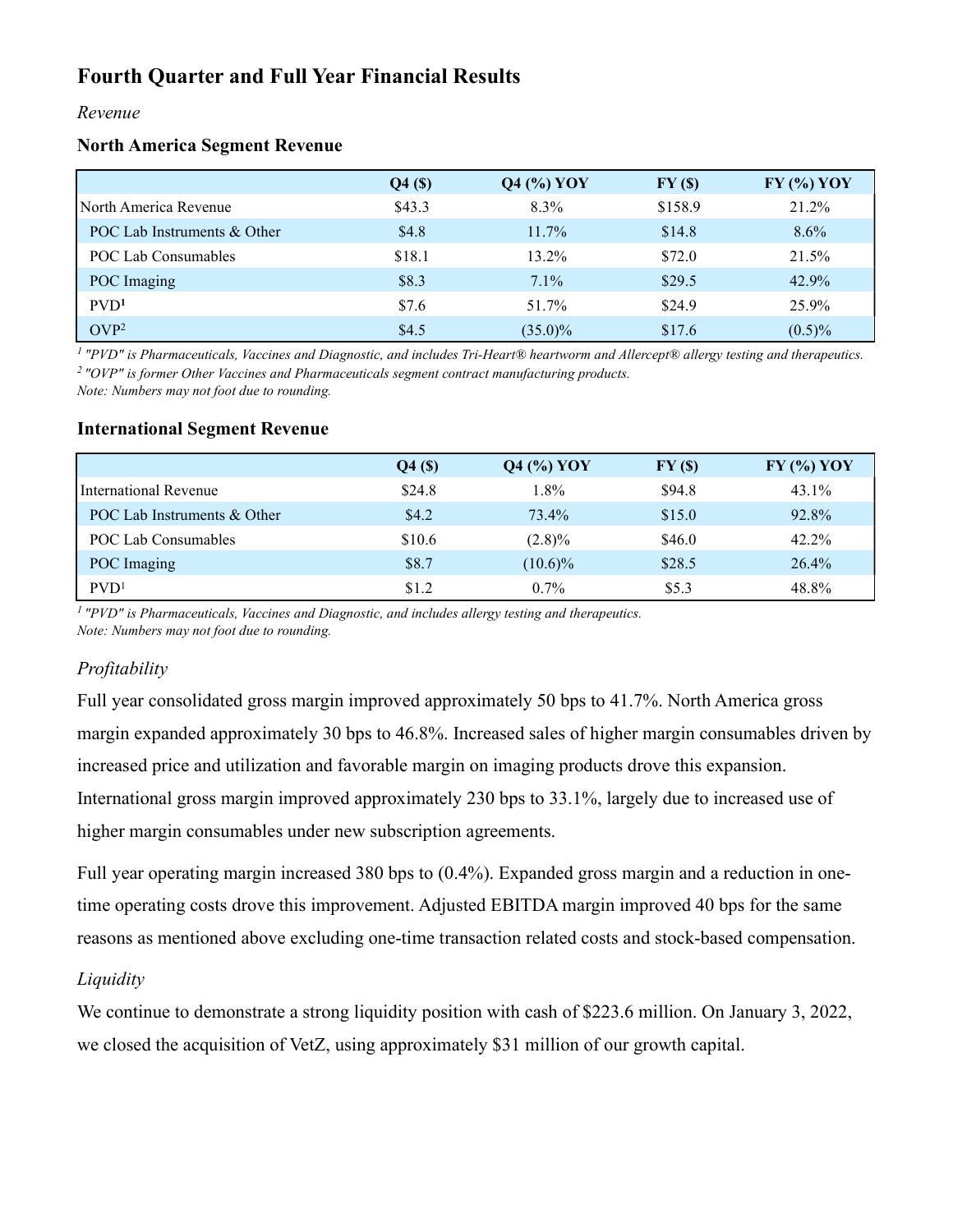### 2022 Outlook

The table below introduces the Company's fiscal year 2022 guidance ("2022 Outlook") for revenue and adjusted EBITDA margin and other key financial metrics:

|                                     | 2022 Outlook         |
|-------------------------------------|----------------------|
| Consolidated Revenue                | \$287-\$297 million  |
| <b>POC Lab Revenue</b>              | $$170-\$180$ million |
| POC Imaging Revenue                 | $$65-$75 million$    |
| Adjusted EBITDA Margin <sup>1</sup> | $10% +$              |

Dollars in millions. 2022 Outlook are forward looking statements. Foreign currency exchange rate assumptions for 2022 are (in U.S. dollars): Euro \$1.13 and Canadian dollar \$0.79.

 $<sup>1</sup>$  Excludes estimates for taxes, interest, depreciation and amortization, purchase accounting, acquisition and other one-time costs, and stock-</sup> based compensation. Heska is unable to provide a reconciliation of the non-GAAP guidance measure to the corresponding GAAP measure on a forward-looking basis without unreasonable effort due to the high variability and low visibility of most of the excluded items. Material changes to any one of these items could have a significant impact on future GAAP results. Heska believes the non-GAAP presentation is more in-line with future ongoing operating performance.

- Reported revenue growth of 13%-17% and 15%-19% in constant currency.
- North America segment is approximately 60% of full year 2022 Outlook consolidated revenue, which includes an estimated POC Lab Consumable revenue growth rate of approximately 15%-20%.
- International segment is approximately 40% of full year 2022 Outlook consolidated revenue, which includes an estimated POC Lab Consumable revenue growth rate of approximately 5%.
- Gross margin expansion of 100 bps to 200 bps.
- Increased investment in operating expenses as we continue to invest in new products, technologies, processes, and talent.

# Heska's Commitment to Corporate Responsibility and Stewardship

Heska is committed to corporate responsibility and stewardship. Driven by oversight from Heska's Board of Directors and executive leadership, we are dedicated to promoting and engaging environmental, social and governance (ESG) priorities throughout the organization in order to align activities and resources with sound practices and accountability. In so doing, we hold ourselves to high standards to empower and enrich our employees, foster a culture that values diversity and inclusion, enhance sustainability in our facilities and operations, and contribute to the communities in which we serve. Heska has developed the necessary framework, roadmap and objectives to promote our commitment and produce meaningful results in the years ahead including its Corporate Responsibility Task Force consisting of management across key functional areas. In the coming months, the Company will begin to disclose practices and data using the framework of industry-leading standards such as Sustainability Accounting Standard Board (SASB) guidelines, United Nations Sustainable Development Goals (UN SDGs), and will consider the recommendations of the Task Force on Climate-related Financial Disclosures (TCFD).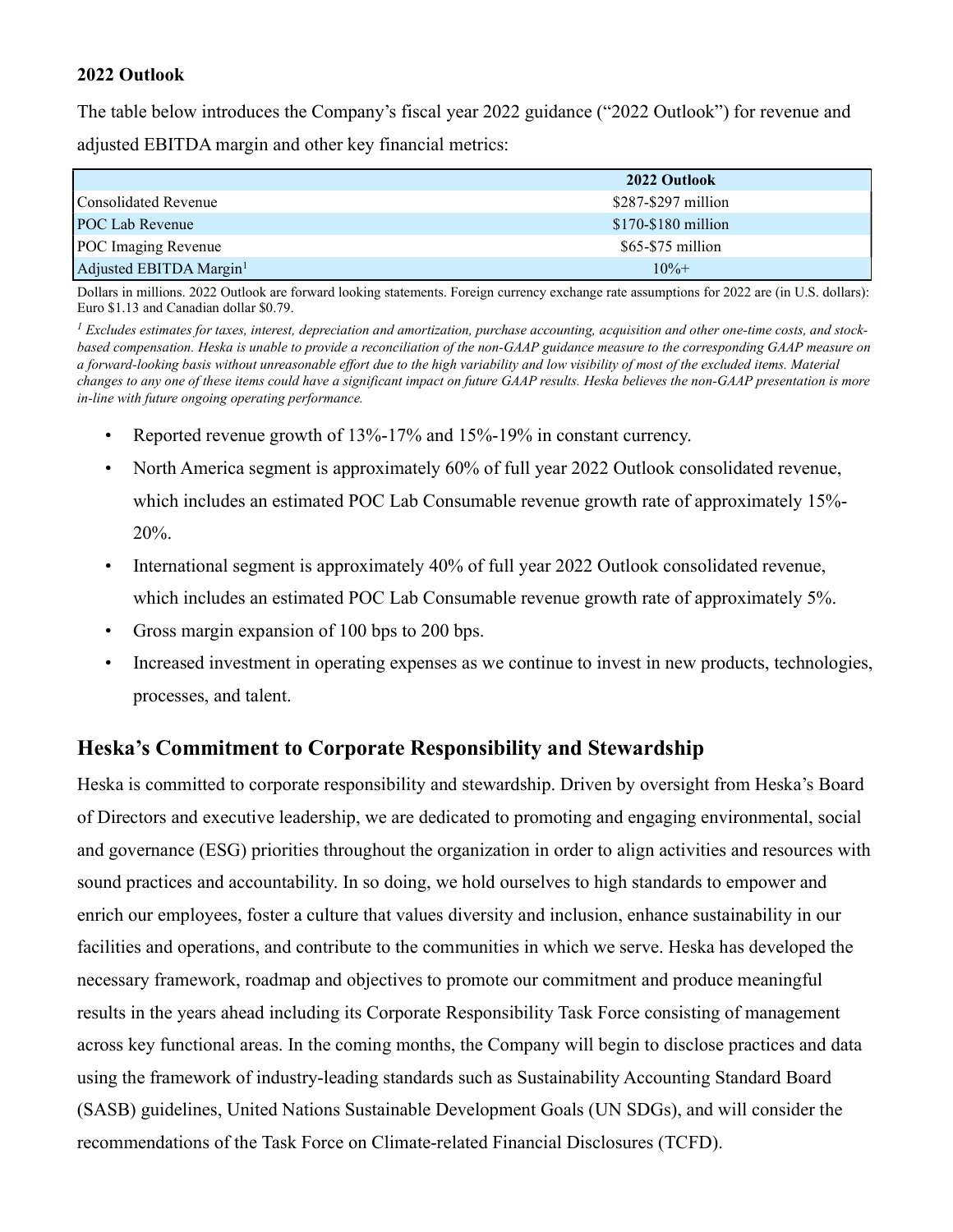#### 2022 Investor and Analyst Day

The Company plans to host an Analyst and Investor Day on May 18, 2022 to discuss the Company's growth strategy, consolidated performance including its recent acquisitions and product launches, new product pipeline, and multi-year outlook. Details surrounding the event will be forthcoming.

#### Earnings Conference Call

Heska management will host a conference call on February 28, 2022 at 9:00 a.m. MT (11:00 a.m. ET) to discuss the Company's fourth quarter and full year 2021 financial results. The call may be accessed by dialing 1-800-239-9838 within the United States and 1-323-794-2551 outside of the United States and by referencing conference identification number 3732352. The call will also be webcast online at https://ir.heska.com/events/. A telephonic replay of the conference call will be available through March 14, 2022. The replay may be accessed by dialing 1-844-512-2921 within the United States or 1-412-317-6671 outside of the United States and by referencing replay identification number 3732352. The webcast will be archived on the Company's website for 90 days.

#### About Heska

Heska Corporation (NASDAQ: HSKA) manufactures, develops and sells advanced veterinary diagnostic and specialty healthcare products through its two business segments: North America and International. Both segments include Point of Care Lab testing instruments and consumables, digital imaging products, software and services, data services, allergy testing and immunotherapy, and single-use offerings such as in-clinic diagnostic tests and heartworm preventive products. The North America segment also includes private label vaccine and pharmaceutical production under third-party agreements and channels, primarily for herd animal health. For more information, please visit www.heska.com.

#### Forward-Looking Statements

This document contains forward-looking information related to the Company. These forward-looking statements generally include statements that are predictive in nature and depend upon or refer to future events or conditions, and include words such as "believes," "plans," "anticipates," "expects," "intends," "strategy," "future," "opportunity," "may," "will," "should," "could," "potential," or similar expressions. All of the statements in this document, other than historical facts, are forward-looking statements and are based on a number of assumptions that could ultimately prove inaccurate and cause actual results to materially deviate from forward-looking statements. Forward-looking statements in this document include, among other things, statements with respect to Heska's future financial and operating results, future sales, sales split percentages, sales geography percentages, market share, and strategic goals; the anticipated benefits of the scil, Lacuna, BiEsseA, Biotech, and VetZ acquisitions. Such statements are based on current expectations and are subject to a number of risks and uncertainties, including but not limited to, risks and uncertainties related to the ability to achieve the anticipated benefits of recent acquisitions; supplier availability; competing suppliers; any product's ability to performed and be recognized as anticipated, in particular when such product is under development;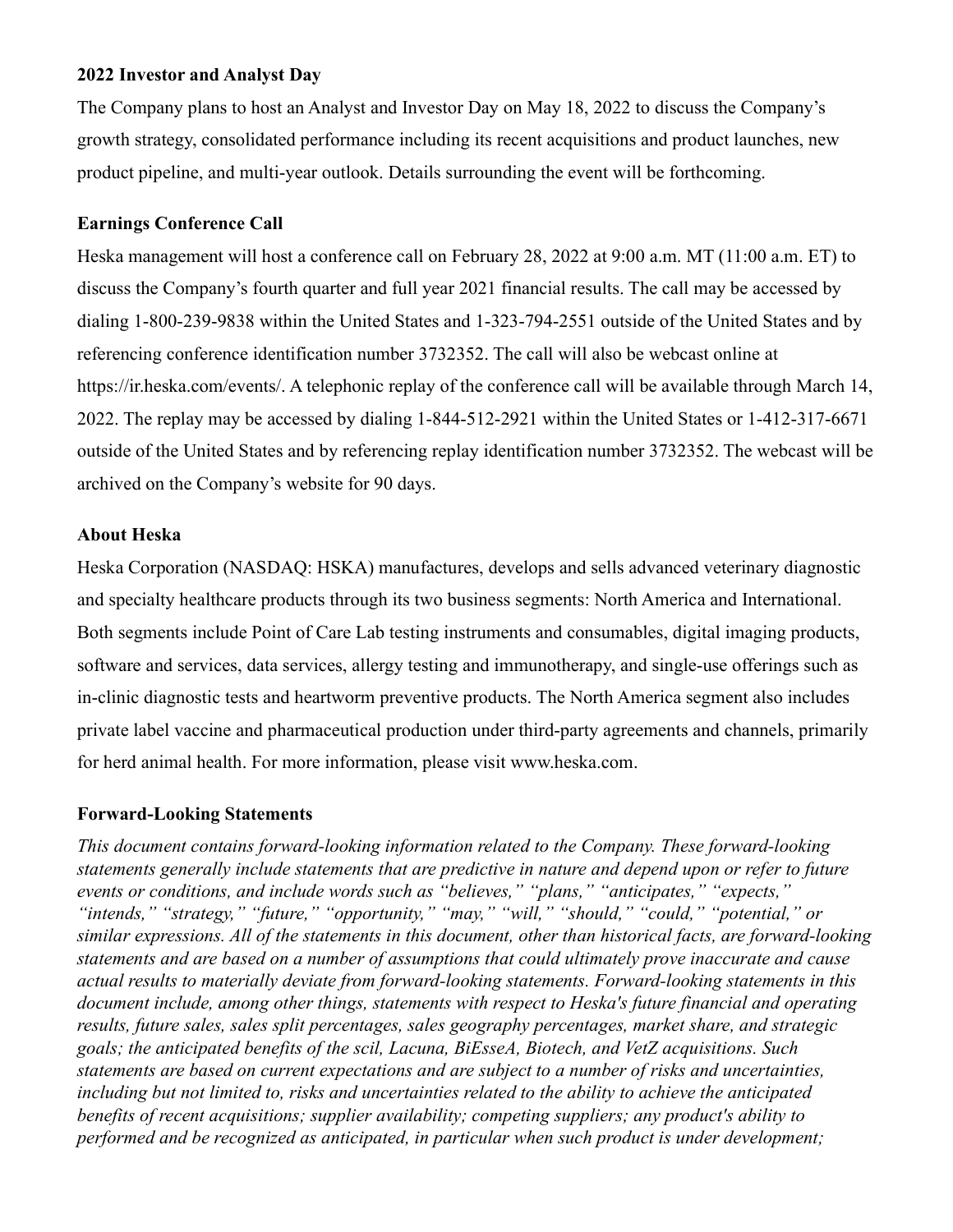Heska's ability to sell and market its products in an economically sustainable fashion, including related to varying customs, cultures, languages and sales cycles and uncertainties with foreign political and economic climates; the Company's ability to integrate the acquired businesses within its existing operations; and new product development and release schedules.

Other factors that could cause actual results to differ materially from those matters expressed in or implied by such forward-looking statements include, among others, risks and uncertainties related to: the impact of the COVID-19 pandemic on our business, results of operations and financial condition; the success of third parties in marketing our products; our reliance on third party suppliers and collaborative partners; our dependence on key personnel; our dependence upon a number of significant customers; competitive conditions in our industry; our dependence on third parties to successfully develop new products; our ability to market and sell our products successfully; expansion of our international operations; the impact of regulation on our business; the success of our acquisitions and other strategic development opportunities; our ability to develop, commercialize and gain market acceptance of our products; cybersecurity incidents and related disruptions and our ability to protect our stakeholders' privacy; product returns or liabilities; volatility of our stock price; and our ability to service our convertible notes and comply with their terms. Such factors are set forth under "Risk Factors" in the Company's most recent annual report on Form 10-K.

# Use of Non-GAAP Financial Measures

In addition to financial measures presented on the basis of accounting principles generally accepted in the U.S. ("U.S. GAAP"), we also present fourth quarter and full year 2021 and 2020 EBITDA (net income before income taxes, interest, depreciation and amortization), Adjusted EBITDA, Adjusted EBITDA Margin and Non-GAAP earnings per share, which are non-GAAP measures. These measures should be viewed as a supplement to (not substitute for) our results of operations presented under U.S. GAAP. The non-GAAP financial measures presented may not be comparable to similarly titled measures of other companies because they may not calculate their measures in the same manner. A reconciliation of non-GAAP financial measures and most directly comparable GAAP financial measures is included in this release. Our management has included these measures to assist in comparing performance from period to period on a consistent basis.

Constant currency is a non-GAAP measure utilized by Heska management to measure performance, excluding the impact of translational movements, and is intended to be indicative of results in local currency. As we operate in various foreign countries where the local currency may strengthen or weaken significantly versus the U.S. dollar, we utilize a constant currency measure as an additional metric to evaluate performance without consideration of foreign currency movements. This information is non-GAAP and should be viewed as a supplement to (not a substitute for) our reported results of operations under U.S. GAAP. We calculate the impact of foreign exchange by translating our current period local currency results throughout the year at the average exchange rates during the respective prior year period. The result is the current period results in U.S. dollars, as if foreign exchange rates had not changed from the prior year period.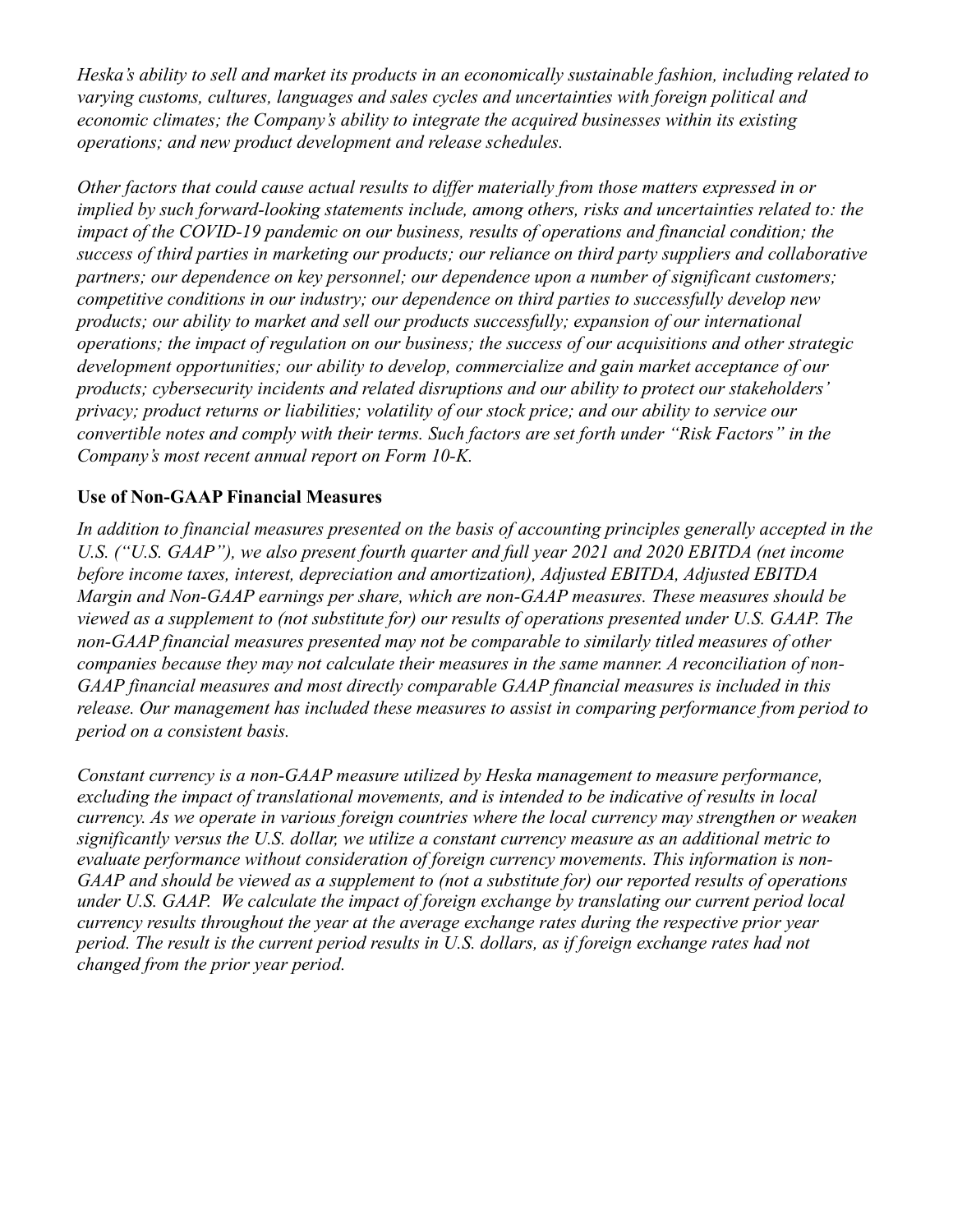# HESKA CORPORATION AND SUBSIDIARIES CONDENSED CONSOLIDATED STATEMENTS OF (LOSS) INCOME

# (in thousands, except per share amounts)

(unaudited)

|                                                                                                                            |              | <b>Three Months Ended</b><br>December 31, |              |                           | <b>Twelve Months Ended</b><br>December 31, |             |           |
|----------------------------------------------------------------------------------------------------------------------------|--------------|-------------------------------------------|--------------|---------------------------|--------------------------------------------|-------------|-----------|
|                                                                                                                            |              | 2021                                      | 2020         |                           | 2021                                       |             | 2020      |
| Revenue, net                                                                                                               | $\mathbb{S}$ | 68,068                                    | \$<br>64,322 | $\sqrt{\ }$               | 253,739                                    | $\mathbb S$ | 197,323   |
| Cost of revenue                                                                                                            |              | 40,260                                    | 37,748       |                           | 147,945                                    |             | 116,033   |
| Gross profit                                                                                                               |              | 27,808                                    | 26,574       |                           | 105,794                                    |             | 81,290    |
| Operating expenses:                                                                                                        |              |                                           |              |                           |                                            |             |           |
| Selling and marketing                                                                                                      |              | 11,143                                    | 10,754       |                           | 45,284                                     |             | 38,468    |
| Research and development                                                                                                   |              | 1,893                                     | 2,751        |                           | 6,982                                      |             | 8,772     |
| General and administrative                                                                                                 |              | 13,654                                    | 12,390       |                           | 54,521                                     |             | 42,242    |
| Total operating expenses                                                                                                   |              | 26,690                                    | 25,895       |                           | 106,787                                    |             | 89,482    |
| Operating income (loss)                                                                                                    |              | 1,118                                     | 679          |                           | (993)                                      |             | (8,192)   |
| Interest and other expense (income), net                                                                                   |              | 1,373                                     | (752)        |                           | 2,448                                      |             | 5,601     |
| (Loss) income before income taxes and equity in losses of<br>unconsolidated affiliates                                     |              | (255)                                     | 1,431        |                           | (3,441)                                    |             | (13,793)  |
| Income tax (benefit) expense:                                                                                              |              |                                           |              |                           |                                            |             |           |
| Current income tax expense                                                                                                 |              | 277                                       | 1,355        |                           | 891                                        |             | 1,780     |
| Deferred income tax benefit                                                                                                |              | (421)                                     | (2,809)      |                           | (4, 464)                                   |             | (1, 541)  |
| Total income tax (benefit) expense                                                                                         |              | (144)                                     | (1, 454)     |                           | (3,573)                                    |             | 239       |
|                                                                                                                            |              |                                           |              |                           |                                            |             |           |
| Net (loss) income before equity in losses of unconsolidated<br>affiliates                                                  |              | (111)                                     | 2,885        |                           | 132                                        |             | (14, 032) |
| Equity in losses of unconsolidated affiliates                                                                              |              | (443)                                     | (420)        |                           | (1,280)                                    |             | (720)     |
| Net (loss) income after equity in losses of unconsolidated<br>affiliates                                                   |              | (554)                                     | 2,465        |                           | (1,148)                                    |             | (14, 752) |
| Net loss attributable to redeemable non-controlling interest                                                               |              |                                           |              |                           |                                            |             | (353)     |
| Net (loss) income attributable to Heska Corporation                                                                        | \$           | $(554)$ \$                                | 2,465        | \$                        | $(1,148)$ \$                               |             | (14, 399) |
|                                                                                                                            |              |                                           |              |                           |                                            |             |           |
| Basic (loss) earnings per share attributable to Heska Corporation                                                          | \$           | (0.05)                                    | \$<br>0.27   | \$                        | (0.11)                                     | -S          | (1.66)    |
| Diluted (loss) earnings per share attributable to Heska<br>Corporation                                                     | \$           | $(0.05)$ \$                               | 0.25         | $\boldsymbol{\mathsf{S}}$ | $(0.11)$ \$                                |             | (1.66)    |
|                                                                                                                            |              |                                           |              |                           |                                            |             |           |
| Weighted average outstanding shares used to compute basic (loss)<br>earnings per share attributable to Heska Corporation   |              | 10,212                                    | 9,147        |                           | 10,015                                     |             | 8,653     |
| Weighted average outstanding shares used to compute diluted<br>(loss) earnings per share attributable to Heska Corporation |              | 10,212                                    | 9,750        |                           | 10,015                                     |             | 8,653     |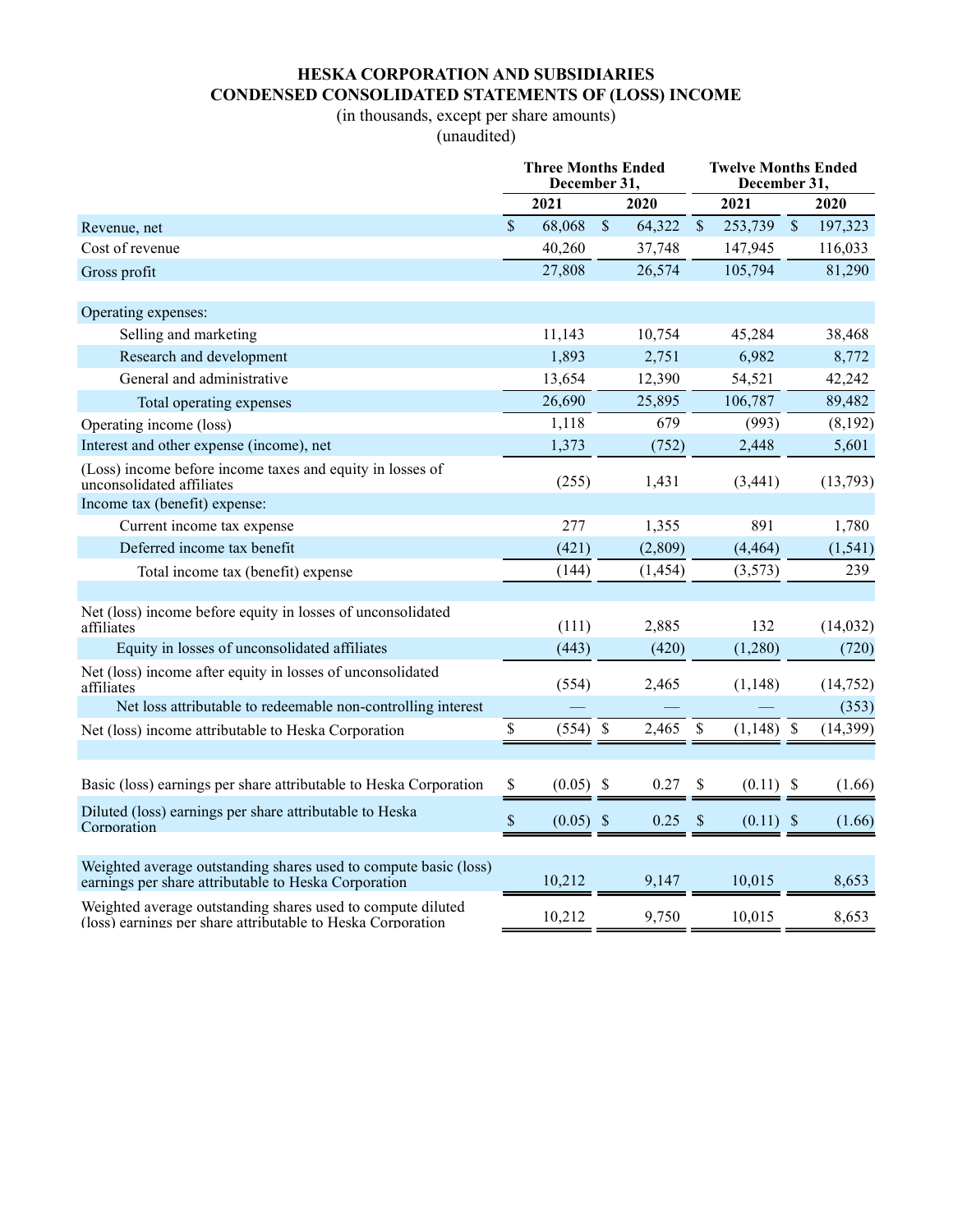# HESKA CORPORATION AND SUBSIDIARIES CONDENSED CONSOLIDATED BALANCE SHEETS

### (in thousands) (unaudited)

|                                                                                                 |               | December 31,<br>2021 | December 31,<br>2020 |  |
|-------------------------------------------------------------------------------------------------|---------------|----------------------|----------------------|--|
| <b>ASSETS</b>                                                                                   |               |                      |                      |  |
| <b>Current Assets:</b>                                                                          |               |                      |                      |  |
| Cash and cash equivalents                                                                       | \$            | 223,574              | \$<br>86,334         |  |
| Accounts receivable, net of allowance for losses of \$874 and \$769, respectively               |               | 27,995               | 31,080               |  |
| Inventories                                                                                     |               | 49,361               | 40,037               |  |
| Net investment in leases, current, net of allowance for losses of \$137 and \$192, respectively |               | 6,175                | 4,794                |  |
| Prepaid expenses                                                                                |               | 5,244                | 3,875                |  |
| Other current assets                                                                            |               | 7,206                | 5,155                |  |
| Total current assets                                                                            |               | 319,555              | 171,275              |  |
| Property and equipment, net                                                                     |               | 33,413               | 35,542               |  |
| Operating lease right-of-use assets                                                             |               | 5,198                | 5,457                |  |
| Goodwill                                                                                        |               | 118,826              | 88,276               |  |
| Other intangible assets, net                                                                    |               | 56,705               | 55,992               |  |
| Deferred tax asset, net                                                                         |               | 19,429               | 5,694                |  |
| Net investment in leases, non-current                                                           |               | 20,128               | 15,789               |  |
| Investments in unconsolidated affiliates                                                        |               | 5,424                | 6,704                |  |
| Related party convertible note receivable, net                                                  |               | 6,800                | 6,671                |  |
| Promissory note receivable from investee, net                                                   |               | 8,448                |                      |  |
| Other non-current assets                                                                        |               | 10,146               | 8,439                |  |
| Total assets                                                                                    | $\mathbb{S}$  | 604,072              | \$<br>399,839        |  |
| <b>LIABILITIES AND STOCKHOLDERS' EQUITY</b>                                                     |               |                      |                      |  |
| Current liabilities:                                                                            |               |                      |                      |  |
| Accounts payable                                                                                | \$            | 15,374               | \$<br>15,119         |  |
| <b>Accrued</b> liabilities                                                                      |               | 19,424               | 18,055               |  |
| Operating lease liabilities, current                                                            |               | 2,227                | 2,087                |  |
| Deferred revenue, current, and other                                                            |               | 6,901                | 6,854                |  |
| Total current liabilities                                                                       |               | 43,926               | 42,115               |  |
| Convertible note, non-current, net                                                              |               | 84,034               | 48,459               |  |
| Notes payable                                                                                   |               | 15,900               |                      |  |
| Deferred revenue, non-current                                                                   |               | 3,854                | 4,667                |  |
| Other long-term borrowings                                                                      |               |                      | 554                  |  |
| Operating lease liabilities, non-current                                                        |               | 3,509                | 3,858                |  |
| Deferred tax liability                                                                          |               | 12,667               | 11,856               |  |
| Other liabilities                                                                               |               | 4,328                | 1,277                |  |
| <b>Total liabilities</b>                                                                        |               | 168,218              | 112,786              |  |
| Total stockholders' equity                                                                      |               | 435,854              | 287,053              |  |
| Total liabilities and stockholders' equity                                                      | $\mathsf{\$}$ | 604,072              | \$<br>399,839        |  |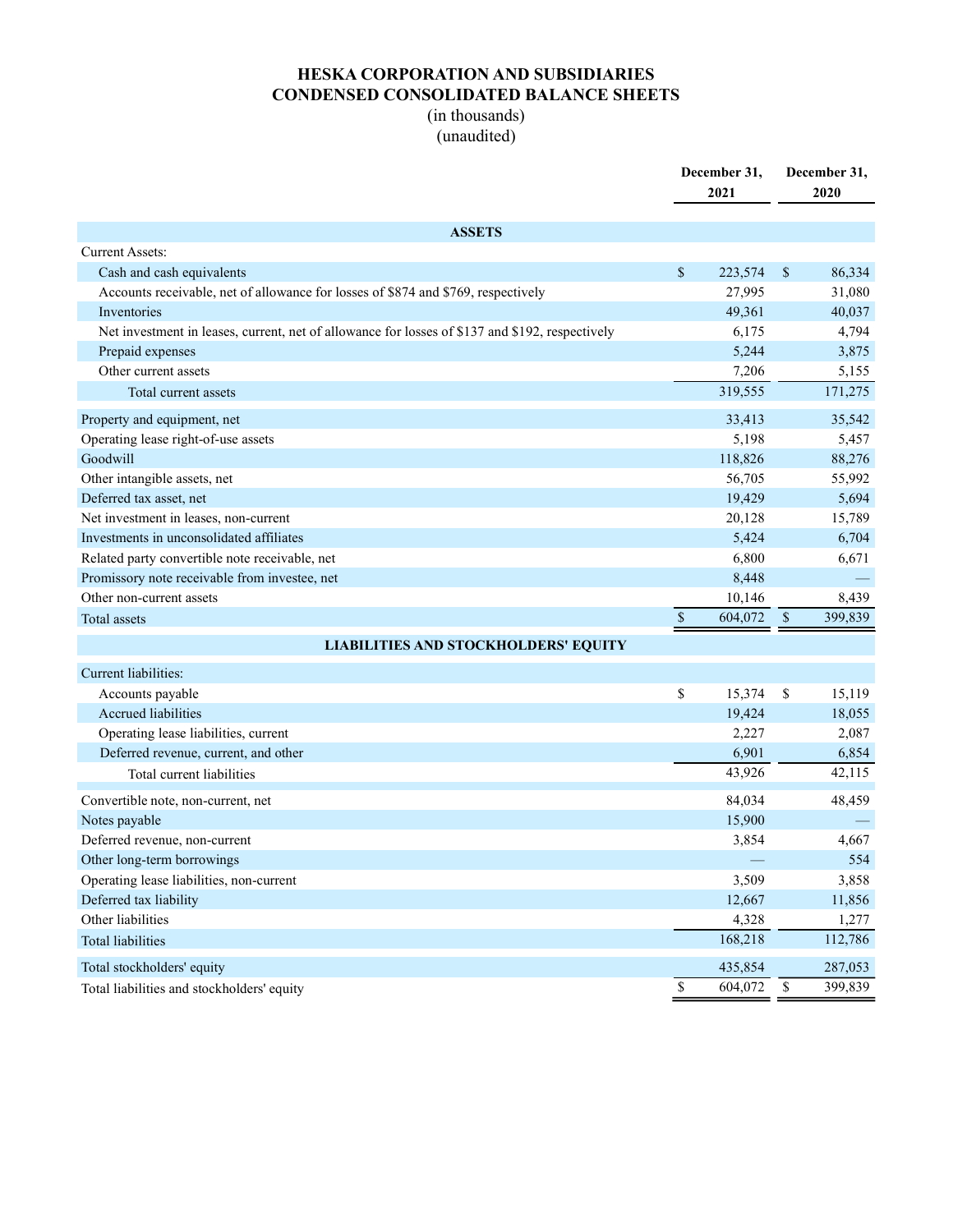#### HESKA CORPORATION AND SUBSIDIARIES RECONCILIATION OF GAAP NET (LOSS) INCOME TO NON-GAAP ADJUSTED EBITDA

(\$ in thousands) (unaudited)

|                                                      | <b>Three Months Ended</b><br>December 30, |           |    |          |              |          | <b>Twelve Months Ended</b><br>December 30, |            |  |  |
|------------------------------------------------------|-------------------------------------------|-----------|----|----------|--------------|----------|--------------------------------------------|------------|--|--|
|                                                      |                                           | 2021      |    | 2020     |              | 2021     |                                            | 2020       |  |  |
| Net (loss) income $(1)$                              | \$                                        | (111)     | \$ | 2,885    | $\mathbb{S}$ | 132      |                                            | \$(14,032) |  |  |
| Income tax (benefit) expense                         |                                           | (144)     |    | (1,454)  |              | (3,573)  |                                            | 239        |  |  |
| Interest expense (income), net                       |                                           | 979       |    | (776)    |              | 2,404    |                                            | 5,767      |  |  |
| Depreciation and amortization                        |                                           | 3,471     |    | 3,344    |              | 13,555   |                                            | 11,385     |  |  |
| <b>EBITDA</b>                                        |                                           | 4,195     | \$ | 3,999    |              | \$12,518 | \$                                         | 3,359      |  |  |
| Acquisition-related and other one-time $costs^{(2)}$ |                                           | 117       |    | 2,458    |              | 238      |                                            | 9,837      |  |  |
| Stock-based compensation                             |                                           | 3,402     |    | 2,560    |              | 18,263   |                                            | 9,490      |  |  |
| Equity in losses of unconsolidated affiliates        |                                           | (443)     |    | (420)    |              | (1,280)  |                                            | (720)      |  |  |
| Net loss attributable to non-controlling interest    |                                           |           |    |          |              |          |                                            | 353        |  |  |
| Adjusted EBITDA                                      | ς                                         | 7,271     | \$ | 8,597    |              | \$29,739 | \$                                         | 22,319     |  |  |
| Net margin $(3)$                                     |                                           | $(0.2)\%$ |    | 4.5 $%$  |              | $0.1 \%$ |                                            | $(7.1)\%$  |  |  |
| Adjusted EBITDA margin(3)                            |                                           | $10.7\%$  |    | 13.4 $%$ |              | $11.7\%$ |                                            | 11.3 $%$   |  |  |

(1) Net (loss) income used for reconciliation represents the "Net (loss) income before equity in losses of unconsolidated affiliates."

 $(2)$  To exclude the effect of one-time net charges of \$0.1 million and \$0.2 million for the three and twelve months ending December 31, 2021, and the one-time charges of \$2.5 million and \$9.8 million for the three months and year ended December 31, 2020. These costs were incurred primarily as a result of acquisition-related charges, partially offset by a reduction of contingent consideration of \$1.0 million for the three months ended December 31, 2021 and acquisition-related charges, partially offset by a reduction of contingent consideration of \$1.7 million as well as litigation settlement proceeds of \$1.2 million for the twelve months ended December 31, 2021.

(3) Net margin and adjusted EBITDA margin are calculated as the ratio of net (loss) income and adjusted EBITDA, respectively, to revenue.